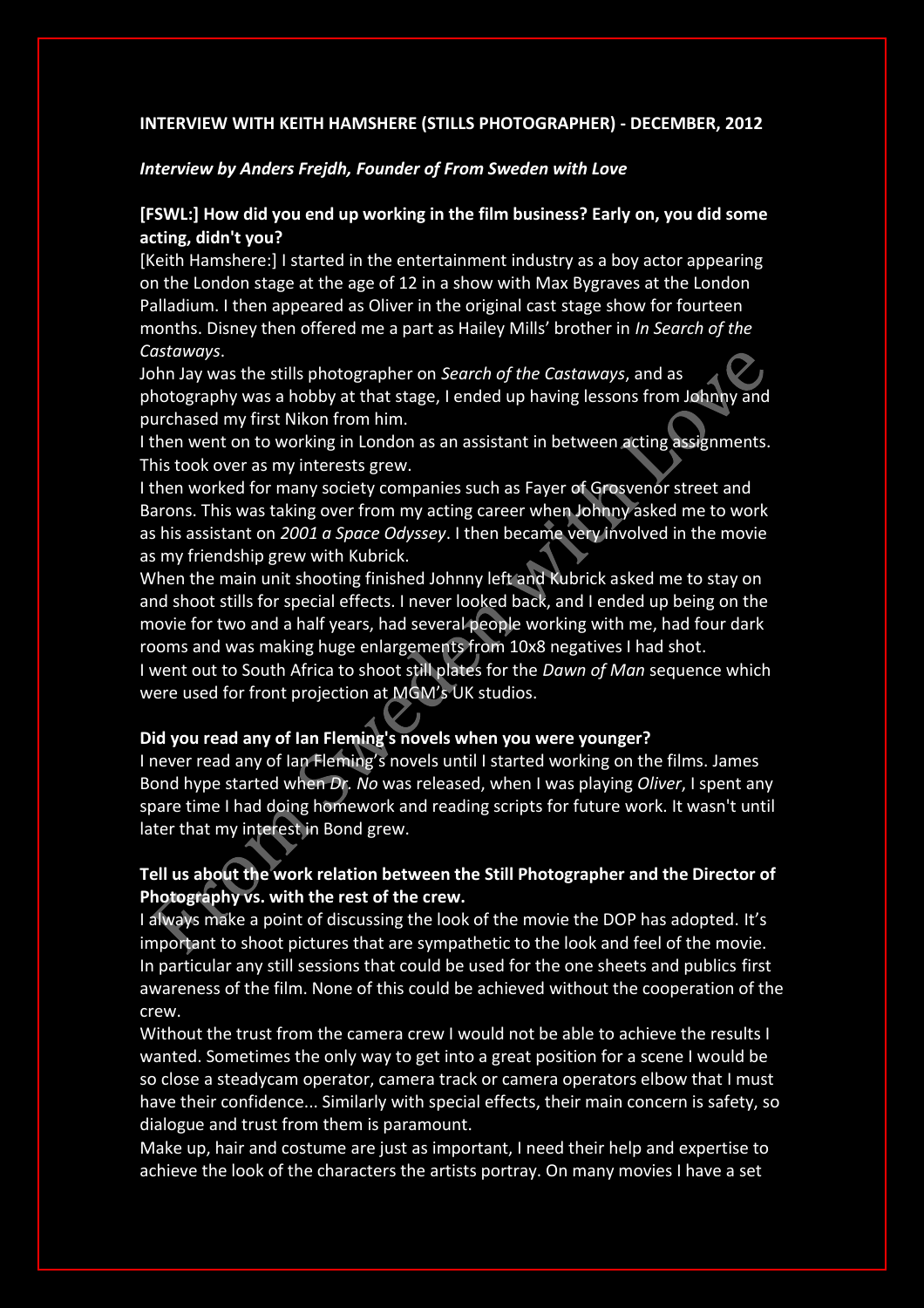kept for still sessions, when time permits I would take artists aside for potential key shots, without the help of all departments my job would be almost impossible.

#### **Describe an underrated part of your profession.**

I have always thought it necessary to be on set from first to last call, listening to what is happening especially when multiple cameras and effects are involved is essential, being at the briefings from the first ad is important, it's a must to keep your eyes and ears open at all times. When the day is done another couple of hours are spent on the computer downloading the days shoot and making any small adjustments that I might deem necessary. A fourteen hour day plus is commonplace and then I might see my efforts as cover picture without a credit... for my pictures are given to the distributor at the end of main unit photography for the publicity campaign and the films' release, and I would go onto my next assignment.

# **Of all the films you worked on, which one(s) have been the most challenging to work with?**

2001 of course, Kubrick was very demanding and a master of his art. The Bond movies were always challenging especially when a new bond would take the stage, Star Wars movies with their green screens and no backgrounds. In fact, I always looked on every movie I did as a challenge in one way or another, this generates enthusiasm to try something different, sometimes an artist might be difficult when they see a stills camera pointed at them, or a director can be very demanding ... all this is challenging.

# **What advice would you give to anyone getting into the business?**

Don't get carried away with the glamour, this is often an outsiders point of view, it's far more like "muck and bullets", I'm only joking, but be prepared for hard work long hours and long periods of being out of work wondering when your next job is going to be, and always have a wet weather bag at the ready. It's not easy to get started and get known but keeping up your enthusiasm and determination will get you through.

## **What are your memories of Cubby Broccoli?**

Kind, considerate, friendly to all his crew and he loved to play backgammon with Roger onset.

#### **What are your memories of Roger Moore?**

Laughter, fun, and would always sit around onset between scenes and often play backgammon with Cubby. The definitive gentleman.

### **What are your memories of Timothy Dalton?**

Timothy brought a new look and tough side to Bond, he brought Bond into a new decade.

#### **What are your memories of Pierce Brosnan?**

Pierce had always wanted to play Bond, he was so upset when it was originally offered to him but was unable to accept. When he finally played Bond in *GoldenEye*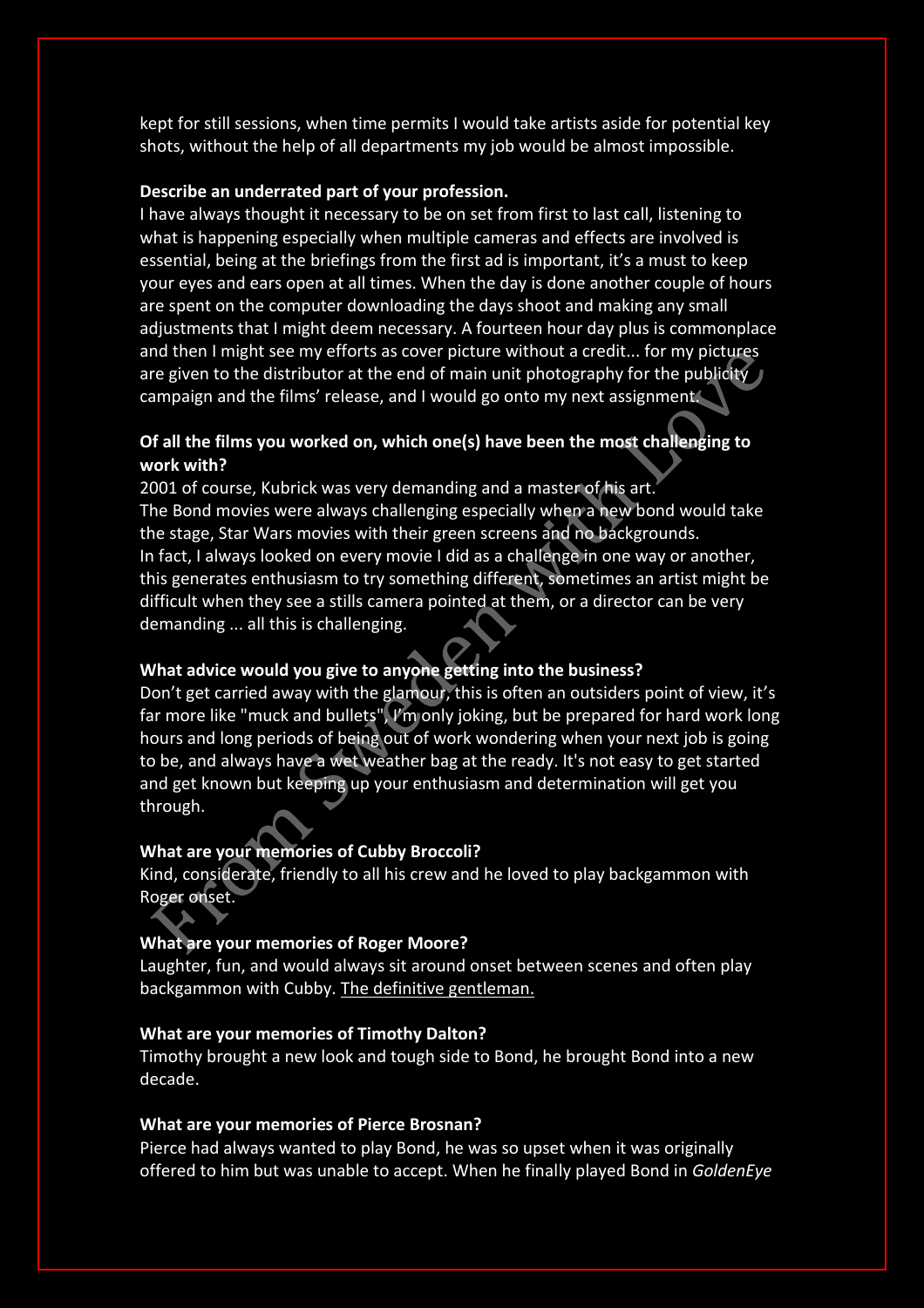he must have been sad that his wife Cassie [Harris], who had always looked on him as James Bond and was in *For Your Eyes Only*, was unable to see him in the role before she sadly passed away.

I had worked with Pierce before Bond so it was great to see him in the role and we carried on Cubby's tradition of always having a backgammon board at hand for those times in between scenes.

### **What were the biggest challenges of your involvement with Bond?**

Beating Pierce at backgammon... no seriously... Low light level action sequences were always challenging to obtain stills, special effect sequences were forever becoming more complex and the setting up of remote cameras with explosions all around became a big challenge therefore keeping ahead of all the new advances in equipment and photography was always essential as the "something new" might help in those difficult situations. Still sessions with Bond and trying to do something new but in keeping with the character was always demanding but great fun.

## **Which of your many photos on the Bond films are you most proud/pleased of and/or brings a certain special memory?**

There are so many, I worked on nine Bonds (eight of those with the main unit) and I am of course proud to have been part of it for so many years, and to see my pictures over and over again bring a big smile on my face.

The first look of a new artist playing Bond was always particularly memorable, for example Timothy in the leather coat dark character profile shot with the gun held high and at the ready and Pierce in a DJ with the flames behind him was another and not forgetting those shots that included **Izabella Scorupco** all very memorable.

# **Being Swedish, how was it like working with Mary Stavin on** *A View to a Kill***, and Izabella Scorupco for** *GoldenEye***? Did you ever take any photos of Dolph Lundgren on the set of AVTAK?**

You mention two of the most beautiful Bond girls I have worked with, **Izabella** was absolutely stunning and was great in the studio sessions, whenever there was some free time I would shoot pictures of her in my studio at Leavesden and team her up with other characters in the film.

**Dolph Lundgren** came to the studio from time to time during the filming of *A View to a Kill* and I was asked to take some pictures of him for an up and coming audition he had for a Sylvester Stallone movie. The rest is history.

### **How do you feel about your involvement with the Bond series today?**

My last Bond was *Die Another Day* (I was under contract to De Laurentiis when *Casino Royale* was made). Looking back at the nine Bond movies I was involved in just brings back happy memories of the talented people I have had the pleasure of working with and feel proud to have been involved over many years of Bond's evolvement.